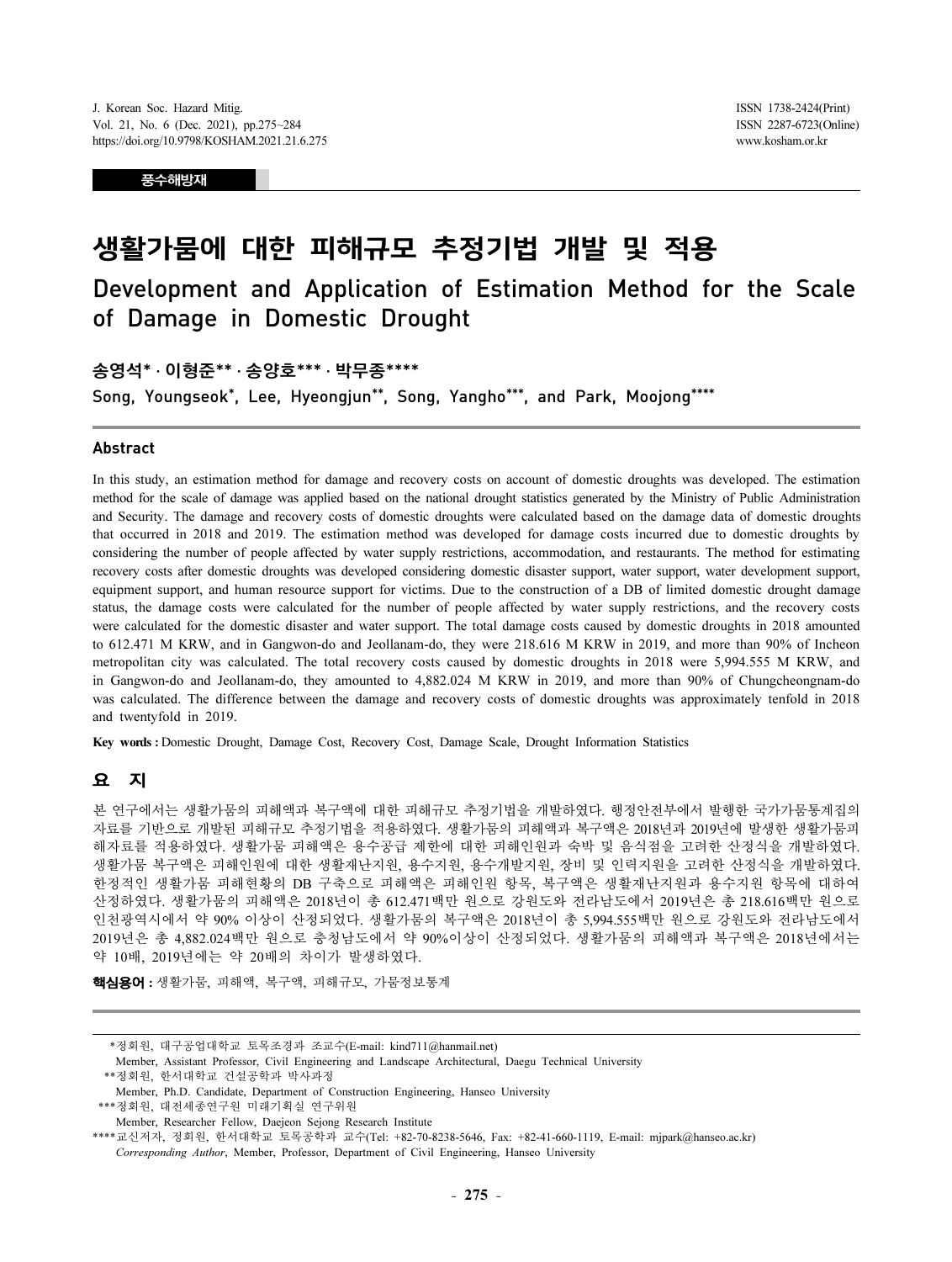가뭄은 태풍, 호우 등의 재해와는 달리 넓은 지역에 피해가 발생될 뿐만 아니라 재해의 시작시점을 확인할 수 없어 일정기간이 지난 후에야 피해가 확인되는 재해이다. 최근에 는 기후변화의 영향으로 기온이 상승하여 빈번한 가뭄피해 뿐만 아니라 수년간 지속되는 가뭄인 메가가뭄이 발생하고 있다(Aldunce et al., 2017; Garreaud et al., 2017; González et al., 2018). 우리나라는 강우가 여름철에만 집중적으로 내리는 기후특성으로 태풍, 호우 등의 피해가 지속적으로 발생한다. 집중적인 여름철의 강우발생으로 봄과 가을에는 강우가 평균보다 적을 가능성이 있으며 이는 곧 가뭄발생으 로 이어진다. 우리나라의 계절특성으로 여름에는 호우피해, 봄과 가을에는 가뭄피해가 빈번하게 발생하고 있다. 이러한 기후특성으로 우리나라는 '물 부족국가' 보다는 정확히는 '물 스트레스 국가'로 분류되어 있다(RMC, 2020).

국외의 가뭄 피해액 산정에 대한 연구는 Ward et al. (2001) 에서 미국의 Rio Grande 유역을 대상으로 가뭄피해에 대한 피해액 산정식을 각 유역별로 제안하였다. NDMC (2008)에 서는 다양한 피해인자의 항목을 세분화 하여 가뭄 피해액을 산정하였다. 우리나라의 대표적인 가뭄에 대한 피해규모 추정방법은 MCT (2002)에서 발간한 '2001 가뭄기록조사 보고서', KREI (2016)에서 발간한 '가뭄으로 인한 농업피해 액 계측 연구', Seo et al. (2009)이 개발한 '농업 및 생활용수에 대한 가뭄피해액 산정'에서 확인할 수 있다. 물론 가뭄의 피해규모를 추정하는 다양한 연구가 있지만 정량적인 금액 을 추정할 수 있는 산정식이나 방법론이 정립된 연구는 미미한 실정이다. 또한, 가뭄정보에 대한 통계자료는 KICT (1995), MCT (2002), MOIS (2009a)이 대표적이며 2010년 이후에는 관계부처합동으로 자료가 공유되었을 뿐 공식적 인 자료는 고시되지 않았다.

국내외에서 개발된 가뭄피해에 대한 산정식은 대부분 농업가뭄에 대한 피해액을 산정하는 것이 대부분이다. 일부 연구에서는 갈수기에 대한 피해액을 일본과 우리나라에 적용하여 산정식을 제안하였다. 또한, 선행연구된 가뭄피해 는 주로 피해액에 대한 산정식이 제시되었을 뿐 재해복구를 위한 복구액에 대한 산정식의 연구는 수행되지 않았다. 따라 서 본 연구에서는 생활가뭄을 대상으로 피해규모를 추정하 기 위해 피해액 산정식과 복구액 산정식을 개발하고자 한다. 국내외 선행연구와 부처별 법령 및 규정, 직간접 가뭄피해인 자, 가뭄피해 통계자료 등을 검토하여 개발된 피해액 및 복구액 산정식은 재난관리를 위한 예방, 대비, 대응, 복구에 활용하고자 한다. 또한, 2020년부터 고시되고 있는 국가가뭄 정보통계집 자료를 적용한 피해액과 복구액을 산정하여 적용성을 평가하고자 한다.

# 2. 선행연구 및 관련 규정

## 2.1 국내외 생활가뭄관련 선행연구

국내외의 생활가뭄에 대한 연구는 농업가뭄 보다는 많은 연구가 수행되지 않은 분야이다. 일부 연구에서는 농업가뭄 의 용수관련 산정식에 대하여 생활가뭄과 공업가뭄에 적용 하는 방안을 제시하였다(Ward et al., 2001; Ding et al., 2008). 그러나, 생활가뭄에 대한 피해는 용수피해뿐만 아니라 사회 경제적인 영향도 고려가 되어야 한다. 이러한 영향을 고려한 생활가뭄의 피해산정방법 연구는 일본과 국내에서 수행되 었다.

일본의 가뭄피해액 연구는 갈수피해를 고려한 경제분석 에 대하여 피해산정식을 제안하였다(MCT, 2002). 일본의 지역별 갈수특성을 반영한 생활, 농업, 공업 용수의 갈수 피해액 추정방법은 Eq. (1)과 같이 제시하였다. 일본 갈수기 에 경제분석을 이용한 가뭄피해액 산정은 갈수지역의 자료 조사로 가뭄이 사회적 및 경제적으로 미치는 간접적인 피해 영향을 고려하였다. 또한, 지역별 갈수대책을 수립하기 위한 기초자료로도 활용이 가능하였다. 갈수 피해액은 수요자와 공급자를 기준으로 농업용수, 생활용수(가정 및 도시 등에서 의 생활 활동(목욕탕, 숙박 등)), 공업용수에 대하여 산정하였 으며 각 용수이용별 총합을 갈수기간 동안의 피해액으로 산정하였다. ! **관련 규구**<br>선행연구 농업가능 경우 : 9봉환가뭄과 등 한 호박 연구 등 이러운 기업 등 이러운 경우 등 이러운 경우 등 이러운 경우 등 이러워 사정은 무료 경우 시설 사항 경우 등 공식 시작성은 미치 같은 기업 사항 이 시작 산정은 미치 같은 사람 사항 시대 같은 사람 사항 시대 사항 공항 공업용수에 대한 일본 수기간 등 용수(가정 대한 일본 수기간 통일 공업용수이간 통일 공업용수이간

$$
D = \sum_{i} \sum_{S_i} Q_i \times S_i \times f_i(S_i) \times d_i(S_i)
$$
 (1)

여기서, D는 갈수 피해액, i는 용수(생활⋅농업⋅공업 등), S<sub>i</sub>는 용수(i)의 절수율, Q<sub>i</sub>는 용수(i)의 평상시 취수량 (m<sup>3</sup>/day),  $F_i(S_i)$ 는 i의 목적에  $S_i$ 에 대한 피해액 원단위(원 /m<sup>3</sup>), <sub>d;</sub>(S<sub>i</sub>)는 i목적의 <sub>Si</sub>에 대한 일수

농업, 생활, 공업에 대한 갈수기의 피해액 산정방법은 갈수조정, 갈수 시 저수지 운용 등을 고려한 용수별 1  $m<sup>3</sup>$ 당의 피해액이 가장 중요하다. 각 용수별 부가가치액(P<sub>i</sub>, 원/day)과 용수별 절수율에 대한 피해율 $(f_i(S_i))$ 을 이용하여 Eq. (2)와 같은 산정식을 제안하였다.

$$
Q_i \times S_i \times f_i(S_i) = P_i \times f_i(S_i) \to f_i(S_i) = \frac{P_i \times f_i(S_i)}{Q_i \times S_i}
$$
 (2)

여기서, P<sub>i</sub>는 용수(i)의 부가 가치액(원/day), f<sub>i</sub>(S<sub>i</sub>)는 용수 (i)에 대한 피해율

국내의 생활가뭄에 대한 피해액 산정은 일본의 갈수기 피해액 산정식을 고려하여 국내 상황에 적합한 피해액 산정 식을 개발하였다(Seo et al., 2009). 기존의 일본에서 제안한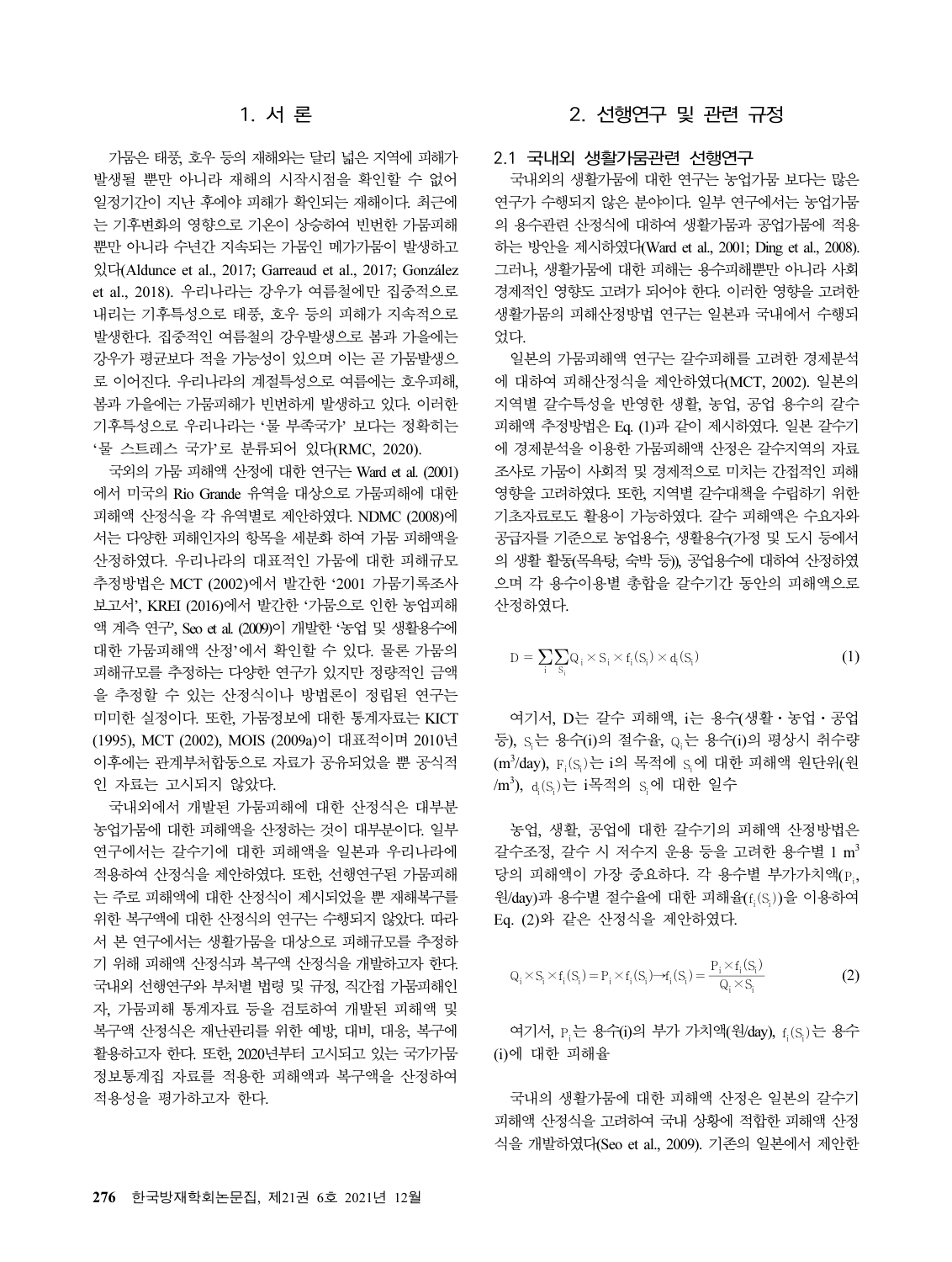생활가뭄 피해액 산정방법뿐만 아니라 간접적인 피해영향 이 추가적으로 포함되었다. 간접적인 생활가뭄의 피해산정 방법으로는 조건부 가치측정법(CVM)을 활용한 고통비용 을 적용하여 산정식을 Eq. (3)과 같이 제안하였다.

$$
((I_0 - I_f) \times (-P_u + H_T)) \times M_T \times D_L = Q_m
$$
\n(3)

여기서, I는 가뭄발생 전 대상지역의 주민들의 1인 1일당 평균 용수사용량( $\ell_{\text{pcd}}$ ),  $D_{L}$ 은 제한급수 시간(hr),  $L_{L}$ 는 가뭄 발생 후 대상지역 주민들의 1인 1일당 평균 용수사용량(pcd),  $_{\rm H_T}$ 는 고통비용(원/m $^3$ ),  $_{\rm P_u}$ 는 수도요금(원/m $^3$ ),  $_{\rm M_T}$ 는 주문 총 인구, Qm은 가뭄으로 인한 생활용수의 피해 추정금액(원)

#### 2.2 생활가뭄관련 법령 및 규정

생활가뭄의 피해는 생활용수에 대한 불안정한 공급으로 발생되므로 생활을 위해 공급되는 다양한 용수와 관련하여 부처별 규정 및 지침을 검토하였다. 생활가뭄은 용수공급의 제한으로 직간접적인 피해를 모두 고려해야 하므로 다양한 부처에서 고시한 규정, 지침, 요령 등을 조사하였다. 생활가 뭄 관련 환경부, 행정안전부, 중소벤처기업부 등에서 고시한 규정 및 지침은 Table 1과 같다. 생활가뭄 관련 규정 및 지침은 '하천법', '한국수자원공사법', '수돗물공급규정', '수도법', '수자원의 조사⋅계획 및 관리에 관한 법률', '소기 업 및 소상공인 지원을 위한 특별조치법', '자연재난 구호 및 복구 비용 부담기준 등에 관한 규정', '전국 16개 지자체

Table 1. Acts and Regulations Related to Domestic Drought

| Acts and Regulations                                                                        | Related Damage Cost                                                                                                                                                                                                                                                                                                                                                                                                                                           | Related Recovery Cost                                                                                                   |  |  |
|---------------------------------------------------------------------------------------------|---------------------------------------------------------------------------------------------------------------------------------------------------------------------------------------------------------------------------------------------------------------------------------------------------------------------------------------------------------------------------------------------------------------------------------------------------------------|-------------------------------------------------------------------------------------------------------------------------|--|--|
| River Act (2021.01.23.)                                                                     | - Survey on the current status of drought damage when<br>establishing a river basic plan<br>- Distribution of water in river water is in order of domestic<br>water, industrial water, and agricultural water<br>- Temporary use of river water for agricultural water supply<br>in drought<br>- Restriction on the use of river water or adjustment of<br>the permit quantity due to prolonged drought<br>- No items based on the calculation of damage cost | - No items based on the<br>calculation of recovery cost                                                                 |  |  |
| Korea Water Resources<br>Corporation Act (2021.04.13.)                                      | - Basic purpose is to improve the quality of water and<br>to supply water for living<br>- No items based on the calculation of damage cost                                                                                                                                                                                                                                                                                                                    | - No items based on the<br>calculation of recovery cost                                                                 |  |  |
| Tap Water Supply Regulations<br>(2011.12.20.)                                               | - No items based on the<br>- No items based on the calculation of damage cost<br>calculation of recovery cost                                                                                                                                                                                                                                                                                                                                                 |                                                                                                                         |  |  |
| Water Supply and Waterworks<br>Installation Act (2021.04.01.)                               | - Use of water for rural areas in emergency such as drought<br>- No items based on the calculation of damage cost                                                                                                                                                                                                                                                                                                                                             | - No items based on the<br>calculation of recovery cost                                                                 |  |  |
| Act on the Investigation,<br>Planning and Management of<br>Water Resources (2020.05.26.)    | - If the normal distribution of water resources is difficult<br>due to prolonged drought, the basic life of the water,<br>such as eating water, and the essential use of economic<br>activities are first distributed<br>- Surveying drought situations in the event of a drought,<br>and creating a drought-vulnerable map based on areas<br>where water shortages are expected<br>- No items based on the calculation of damage cost                        | - No items based on the<br>calculation of recovery cost                                                                 |  |  |
| Regulations on Standards for<br>Natural Disaster Relief and<br>Recovery Costs (2021.06.01.) | - No items based on the calculation of damage cost                                                                                                                                                                                                                                                                                                                                                                                                            | - Supporting the cost of securing<br>and supplying Suwon, the cost<br>of purchasing water and water<br>supply equipment |  |  |
| Special Measures Act to<br>Support Small Businesses and<br>Small Businesses (2014.01.01.)   | - Surveys on the actual conditions necessary for<br>establishing policies for fostering small business<br>owners, such as start-ups, business performance, and<br>business conversion status of small business owners.<br>- No items based on the calculation of damage cost                                                                                                                                                                                  | - No items based on the<br>calculation of recovery cost                                                                 |  |  |
| 16 local government ordinances<br>nationwide (2019.12.25.)                                  | - No items based on the calculation of damage cost                                                                                                                                                                                                                                                                                                                                                                                                            | - No items based on the<br>calculation of recovery cost                                                                 |  |  |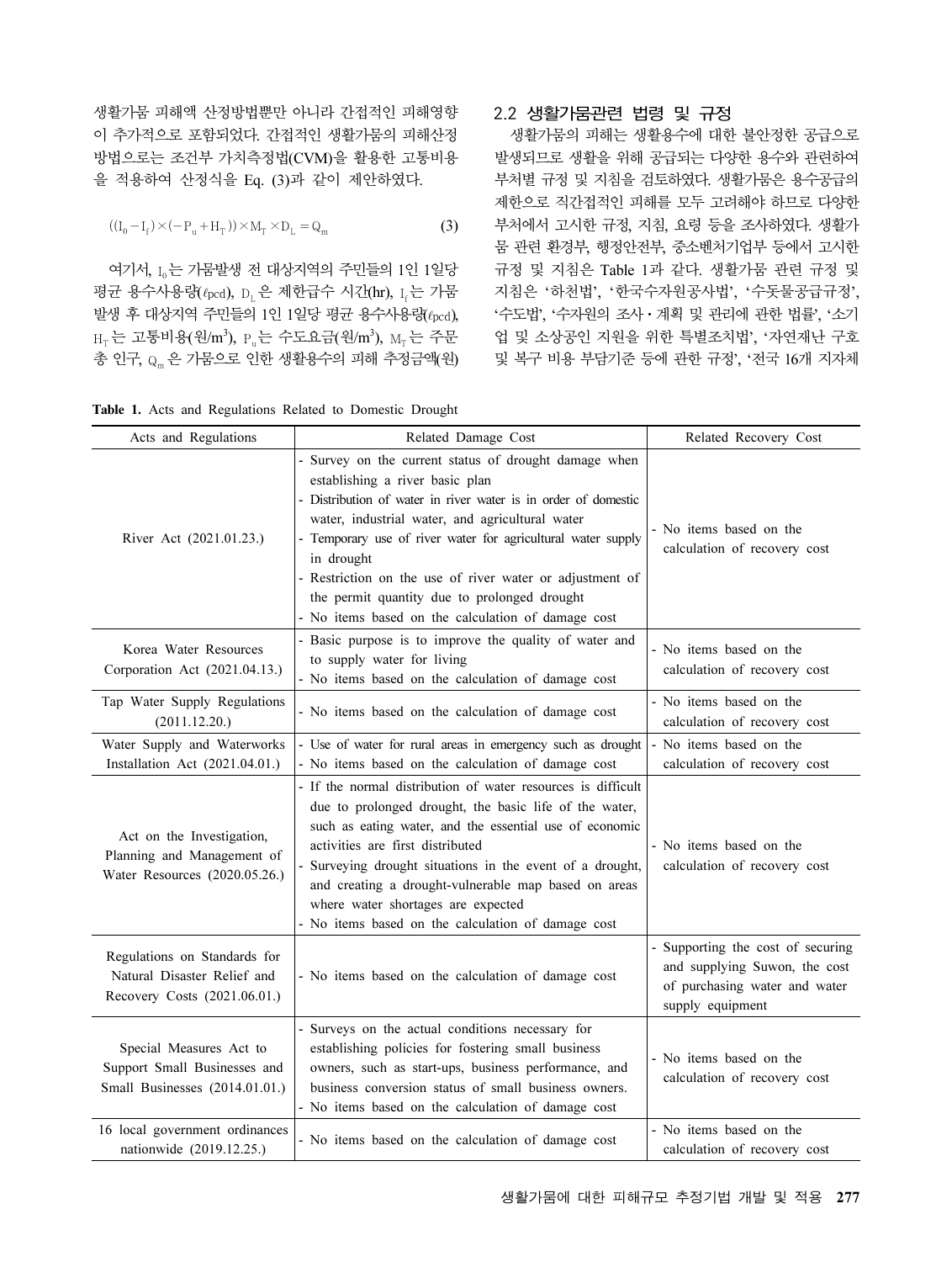조례' 등을 조사하였으며 피해와 복구에 대한 내용을 검토하 였다.

부처별 규정 및 지침에는 생활가뭄의 피해규모를 추정하 는 피해액 또는 복구액 관련 산정식을 확인할 수 없다. 생활가 뭄의 피해 및 복구에 대한 내용보다는 가뭄피해 발생 시 용수배분과 용수사용에 대한 내용이 제시되어 있다. 생활가 뭄의 피해액 산정에 대한 관련 법령 및 규정은 제시되어 있지 않으며 용수배분의 순서, 일시적 용수사용, 가뭄취약지 도 등의 피해규모와 대응방안이 제시되어 있다. 또한, 생활가 뭄의 복구액은 '자연재난 구호 및 복구비용 부담기준 등에 관한 규정'에서 수원확보 및 공급을 위한 비용 및 급수장비 구입비를 지원할 뿐 산정하는 방법은 제시되지 않았다.

## 3. 생활가뭄 피해규모 추정기법 개발

#### 3.1 생활가뭄에 대한 피해인자 검토

생활가뭄의 용수공급 제한에 따른 부족현상은 공급의 차단과 단수에 대한 직간접적인 피해를 발생시킨다. 생활가 뭄 발생시 대응과 복구를 위한 피해인자는 크게 가뭄대응과 가뭄복구에 대하여 직접피해와 간접피해로 피해특성을 구 분할 수 있다(MOIS, 2009b). 생활가뭄의 가뭄피해에 대한 직접적인 영향인자로는 용수 부족, 관련 사업지원, 인력 및 장비지원, 홍보 등이며, 간접적인 영향인자로는 국민경제 부담, 물가변동, 보조 및 지원 등으로 Table 2와 같다.

생활가뭄의 직접피해는 피해발생에 따른 영향인자로서 용수공급을 위한 급수장비, 용수개발, 인력지원, 장비지원,

방송매체 이용 등의 특성을 제시하였다. 간접피해는 생활가 뭄으로 파생되는 영향인자로서 물 사용제한에 따른 소상공 인 영업일수 제한, 각종행사 피해, 물가상승, 소상공인 생계 안전 및 경영유지가 대표적이다. 또한, 생활가뭄 발생에 따른 사회 불안감 발생이나 용수감소에 따른 수질오염과 생태피해 등이 고려될 수 있다.

#### 3.2 생활가뭄의 피해액 및 복구액 산정기법 개발

생활가뭄의 피해규모 추정기법을 개발하기 위해 국내외 선행연구, 부처별 법령 및 규정, 직간접 피해원인, 가뭄정보 통계자료 등을 검토하였다. 그 결과 생활가뭄의 피해영향 산정은 크게 가뭄대응과 가뭄복구로 구분된다. 생활가뭄 발생에 대응하기 위해서는 정확한 피해규모를 파악해야 복구에 대한 범위와 규모를 산정할 수 있다. 따라서, 본 연구에서는 생활가뭄의 피해규모를 추정하기 위해 피해액 과 복구액의 산정식을 개발하고자 한다.

생활가뭄의 피해액은 제한적인 용수이용에 대한 피해산 정으로 제한급수 발생시 피해인원과 숙박 및 음식점의 매출 피해를 고려한 산정식을 개발하였다. 국내외 선행연구에서 는 제한적인 용수이용에 대하여 절수율이나 피해율을 적용 하였으며 관련 법령 및 지침에서는 제한급수에 대한 용수지 원을 대책으로 제안하였다. 생활가뭄의 제한급수에 따른 피해액은 피해인원과 숙박 및 음식점을 대상으로 산정식을 개발하였다.

생활가뭄의 용수이용 제한에 따른 피해인원과 숙박 및 음식점에 대한 피해액 산정식은 Eq. (4)와 같다. 생활가뭄의

| Damage Dactor                          |                                           | Parameter                                                     |  |  |
|----------------------------------------|-------------------------------------------|---------------------------------------------------------------|--|--|
|                                        | Domestic Water, Drinking Water            | Shortage of domestic drought                                  |  |  |
| Direct<br>Damage<br>Indirect<br>Damage |                                           | Emergency disaster countermeasures                            |  |  |
|                                        |                                           | (governmental affairs, simple water supply facilities, etc.)  |  |  |
|                                        | <b>Business Support</b>                   | Pumping support                                               |  |  |
|                                        |                                           | Waste disposal                                                |  |  |
|                                        |                                           | Human resource support                                        |  |  |
|                                        | Equipment and Human Resource Support      | Equipment support                                             |  |  |
|                                        | Indirect Support such as Public Relations | Cost of media use such as TV, radio, etc.                     |  |  |
|                                        | National Economic Burden                  | Restrictions on business at water-mass offices                |  |  |
|                                        |                                           | Various events restraint                                      |  |  |
|                                        | Fluctuation                               | Agricultural product price rise                               |  |  |
|                                        |                                           | Material price rise                                           |  |  |
|                                        | Assistance and Support                    | Life safety and management maintenance due to disaster damage |  |  |
|                                        |                                           | National stress, social anxiety, disease                      |  |  |
|                                        | Others                                    | Mobilization of personnel such as fund raising events         |  |  |
|                                        |                                           | Life uncomfortableness, water pollution and                   |  |  |
|                                        |                                           | ecological damage due to lack of water                        |  |  |

Table 2. Direct and Indirect Damage Characteristics of Domestic Disaster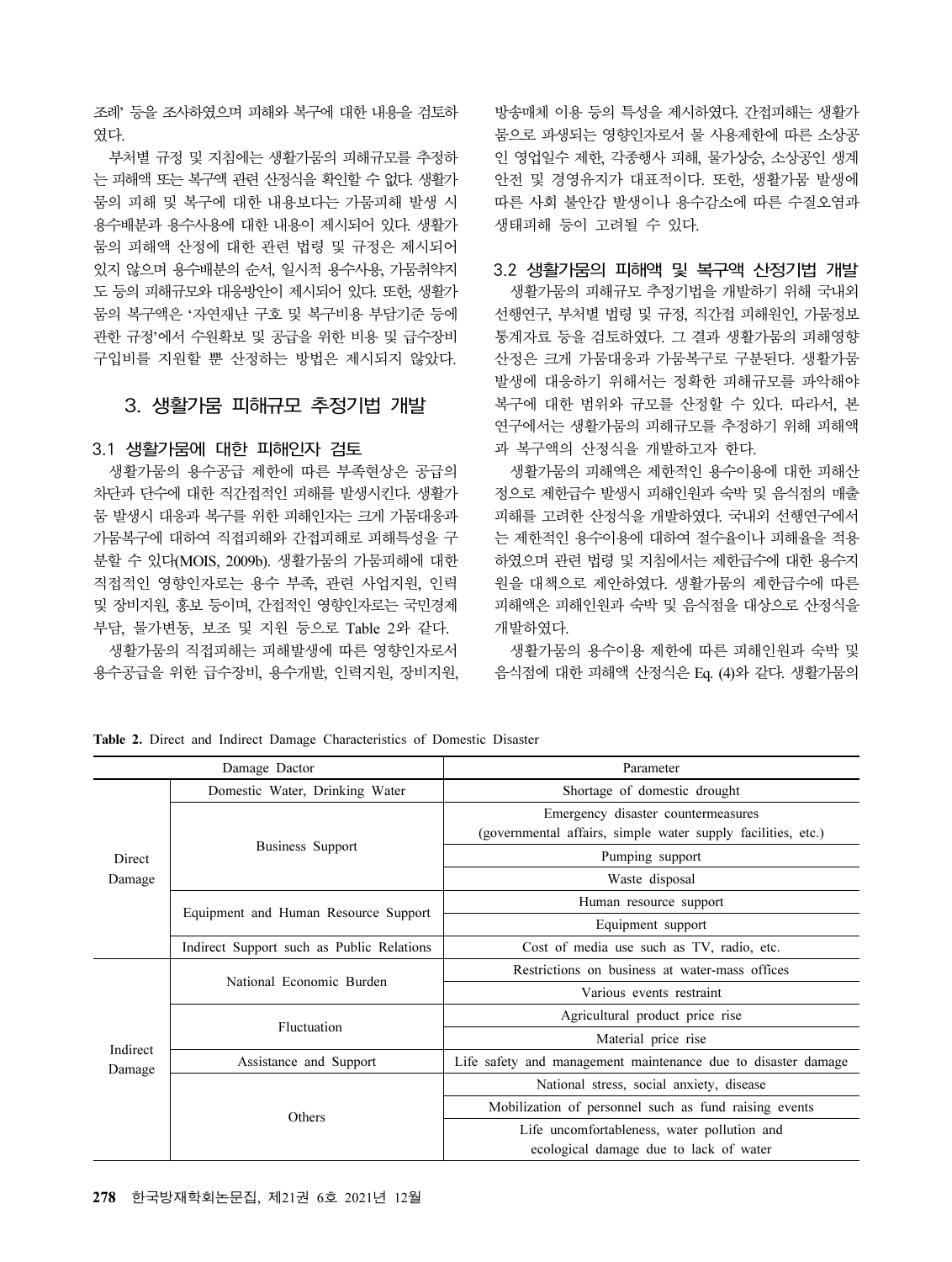피해인원에 대한 피해액 산정식은 1인 1일 용수사용량, 제한 급수 시간, 정수요금, 피해인원을 고려하였다. 또한, 숙박 및 음식점에 대한 피해액 산정식은 전년도 일평균 매출액과 가뭄기간 일평균 매출액의 차이를 가뭄일수에 대하여 산정 하였다.

$$
d_{dd} = \sum (w u_{dd} \times t_{rw} \times c_{wt} \times p_{dp}) + \sum [(s_{os} - s_{ds}) \times d_{dp}]
$$
 (4)

여기서, dad 은 생활가뭄 피해액(원), wuad 은 1인1일용수사 용량(L/day),  $t_{rw}$ 은 제한급수 시간(hr),  $c_{wt}$ 은 정수요금(원/m<sup>3</sup>),  $_{p_{\text{dn}}}$ 은 피해인원(명),  $_{S_{0s}}$ 은 전년도 일평균 매출액(원),  $_{S_{ds}}$ 은 가뭄기간 일평균 매출액(원), dap은 가뭄일수(day)

생활가뭄의 복구액은 과거 선행연구와 부처별 법령 및 규정에도 제시되지 않은 피해규모의 추정방법이다. 재난관 리는 예방, 대비, 대응, 복구의 4단계로 나누어지며 피해액은 재난에 예방, 대비, 대응에서 발생되는 피해부분을 산정하는 방법이다. 대부분의 연구 및 법령에서 생활가뭄의 피해를 중심으로 피해규모, 범위, 피해액 등을 산정하였을 뿐 복구에 대한 항목은 고려하지 않았다. 따라서, 본 연구에서는 생활가 뭄의 복구액 산정인자로 생활재난지원, 용수지원, 용수개발 지원, 장비 및 인력지원을 선정하였다. 생활재난지원은 국내 연구에서 제안한 고통비용을 참고하였으며 제한급수로 의 식주 해결과 숙박 및 음식점의 생계안전 및 경영유지를 지원하기 위한 복구금액이다. 용수지원 및 용수개발지원은 제한급수에 따른 생활용수 공급을 위한 복구지원이다. 장비 및 인력지원은 제한급수로 용수공급을 위한 장비나 인력을 지원하는 복구금액이다. 생활가뭄의 복구금액 산정식은 Eq. (5)와 같다.

$$
r_{dd} = \sum_{d=1}^{6} dm_d + \sum_{w=1}^{6} ws_w + \sum_{i=1}^{3} iw_i + \sum_{e=1}^{6} em_e
$$
 (5)

여기서, r<sub>dd</sub>은 셌할가물 복구액, dm<sub>d</sub>은 쌍할재난지원, 
$$
ws_w
$$

은 용수지원, iw<sub>i</sub>은 용수개발지원, em<sub>e</sub>은 장비 및 인력지원

생활가뭄의 복구액에 대한 산정인자는 생활재난지원이 6개, 용수지원이 6개, 용수원개발지원이 3개, 장비 및 인력지 원이 6개로 총 21개의 매개변수를 구성하였다(Table 3). 생활재난지원의 매개변수는 급수제한에 따른 의식주 지원 과 숙박 및 음식점의 생계안전 및 경영유지를 위한 학자금 면제와 대출금 상환기간 연기 및 이자 감면을 제시하였다. 용수지원은 댐, 상수도, 보용수, 지하수 등의 수자원분야와 급수차, 물백, 병물 등 생활용수의 공급방법으로 구성하였다. 용수개발지원은 관정, 상⋅중수도 신설 및 증설, 해수담수화 시설개발로 근본적인 제한급수의 해결방안을 제시하였다. 장비 및 인력지원은 시급한 용수공급을 위한 장비와 동원 가능한 인력으로 구성하였다.

# 4. 과거 가뭄피해에 대한 생활가뭄 피해규모 추정기법 적용

#### 4.1 생활가뭄 피해액 추정기법 적용

과거 우리나라의 가뭄피해기록은 대규모의 피해 발생시 부처에서 피해현황을 파악하기 위해 보고서가 발간되었다. 대표적인 가뭄피해관련 보고서는 1995년, 2001년의 가뭄기 록조사 보고서와 2008년 가뭄극복추진 성과보고서로서 지 역별 피해현황을 확인할 수 있다. 2010년부터는 관계부처 합동으로 이상기후보고서가 발간되었으며 다양한 재해 중 에 가뭄에 대한 피해기록이 일부 명시되어 있다. 2020년부터 관계부처 합동으로 국가가뭄정보통계집이 발간되었으며 차차년도에 발생한 가뭄에 대하여 기상가뭄, 농업가뭄, 생활 가뭄, 공업가뭄으로 구분하여 피해, 대응, 복구 등의 항목에 대하여 제시하고 있다.

3.2절에서 개발한 생활가뭄의 피해액 산정식에 국가가뭄 정보통계집에서 제시한 2018년과 2019년의 피해현황을 적 용하였다(RMC, 2020; RMC, 2021). 생활가뭄 피해액 산정식 은 크게 용수사용 제한에 따른 피해인원과 숙박 및 음식점업

Table 3. Parameters of Calculation Factor for Recovery Cost of Domestic Disaster

| Calculation Factor               | Parameter                                                                                                                         |
|----------------------------------|-----------------------------------------------------------------------------------------------------------------------------------|
| Domestic Disaster                | Meals (3 times/day) ( $dm_1$ ), Bath cost (1 time/day) ( $dm_2$ ), Drinking water (2 L/day) ( $dm_3$ ),                           |
| Support $dm_a$ )                 | Washing costs (1 time/day) ( $dm_4$ ), Middle and high school student exemption (1 time/year)                                     |
|                                  | $(\text{dm}_{5})$ , Deferred loan repayment period and interest reduction (1 time/month) $(\text{dm}_{6})$ ,                      |
| Water Support $(w_{S_w})$        | Dam water support $(ws_1)$ , Water network support $(ws_2)$ , Weirs water supply $(ws_3)$ , National                              |
|                                  | underground network support (ws4), Water supply support (water supply cars, water bags, etc.)                                     |
|                                  | $(w_{S_5})$ , Bottle support $(w_{S_6})$                                                                                          |
| Water Development                | Well Water $(iw_1)$ , New and Expansion of Upper and Lower Waters $(iw_2)$ , Seawater desalination                                |
| Support $(iw_i)$                 | facility $(iw_3)$                                                                                                                 |
| Equipment and Human              | Water pump (em <sub>1</sub> ), Well drilling machine (em <sub>2</sub> ), Water supply pipe (em <sub>3</sub> ), Government employe |
| Resource Support $(em_{\infty})$ | $(em_4)$ , Soldier (em <sub>5</sub> ), General public (em <sub>6</sub> )                                                          |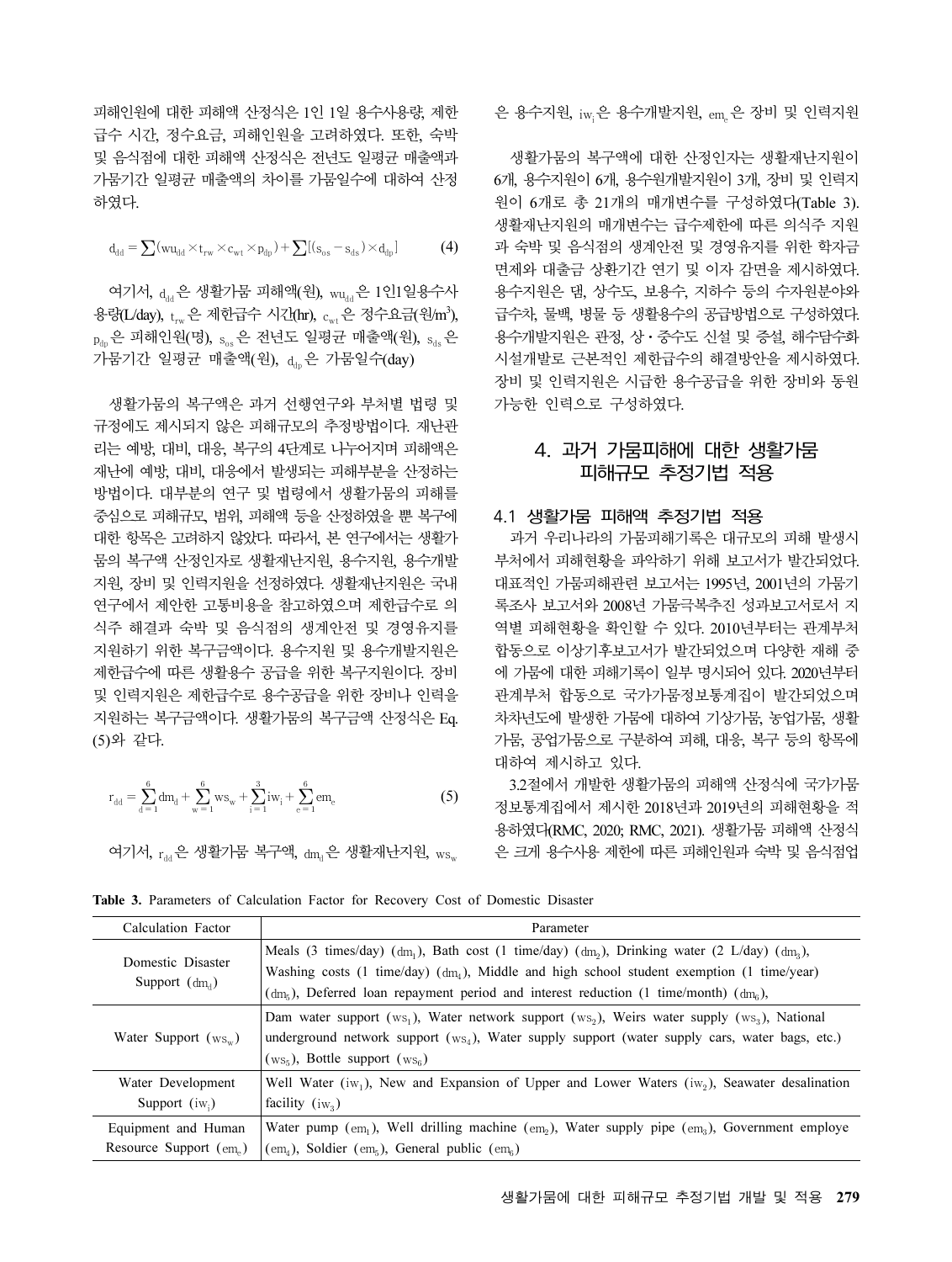

Fig. 1. Estimation of Damages Cost from Domestic Drought by Year

의 피해를 고려하였다. 용수사용 제한에 대한 피해액은 1인 1일 용수사용량과 지역별 수도요금 기준인 '상수도 통계 (ME, 2021)'의 295 L/day와 수도요금 738.61 원/m<sup>3</sup>을 적용하 였다. 숙박 및 음식점업의 통계청의 통계분류포털의 '한국표 준산업분류(KOSTAT, 2021)'를 기준으로 구분하였으며 매 출액은 음식점업은 '식품외식통계(MAFRA, 2021)', 숙박업 은 '관광사업체조사(MCST, 2021)'의 기준으로 적용하였다. 그러나, 국가가뭄정보통계집에는 숙박 및 음식점업에 대한 피해현황이 제시되지 않아 용수공급 제한에 따른 피해인원 을 고려한 피해액만을 산정하였다.

2018년과 2019년에 발생한 생활가뭄의 지역별 피해액은 Fig. 1과 같다. 2018년도의 생활가뭄에 대한 총 피해액은 612.471백만 원이 산정되었으며 피해지역은 인천광역시, 경기도, 강원도, 충청북도, 경상북도, 울산광역시, 경상남도, 전라남도로 총 7개 시도에서 발생하였다. 2018년에 생활가 뭄의 상위 피해액은 강원도가 380.072백만 원, 전라남도가 228.615백만 원이며 하위 피해액은 경상북도가 0.016백만 원, 충청북도가 0.033백만 원이 산정되었다. 2019년도의 생활가뭄에 대한 총 피해액은 218,615백만 원이 산정되었으 며 피해지역은 인천광역시, 경기도, 강원도, 충청북도, 충청 남도, 경상북도, 울산광역시, 경상남도, 전라남도로 총 8개 시도에서 발생하였다. 2019년에 생활가뭄의 상위 피해액은 경기도의 175.055백만 원이며 하위 피해액은 경상남도가 0.005백만 원, 전라북도가 0.643백만 원이 산정되었다.

생활가뭄의 피해액은 용수공급 제한에 따른 피해인원과 지속기간에 따라 피해액이 비례하게 증가한다. 2018년과 2019년에 특광역시에 대한 피해규모는 발생하지 않거나 피해액이 크지 않았다(Table 4). 다만 인천광역시의 경우 섬지역이 포함되어 제한급수에 대한 피해가 크게 산정되었 다. 2018년의 생활가뭄 피해액은 강원도와 전라남도에서

피해인원과 피해기간이 길어 전체 피해액의 약 99%가 산정 되었다. 그 외의 지역에서는 10일 이내의 제한급수가 발생하 였으며 울산광역시의 경우 피해기간이 31일이지만 피해인 원 100명 미만으로 적은 피해액이 산정되었다.

2019년의 생활가뭄 피해액은 인천광역시에서 전체의 약 80%가 발생하였으며 도시지역보다는 인근 섬지역인 강화 군 및 옹진군의 제한급수로 큰 피해액이 산정되었다. 시군구 별 피해기간의 합계가 1,858일로서 각각의 시군구에서 동시 다발적인 제한급수가 발생하였다. 경기도와 전라남도는 전 체의 약 7%~8%의 피해가 발생하였으며 경기도는 각각의 시군구에서 적은 인원과 짧은 피해기간의 피해액이라면 전라남도는 1개 시군구에서 대부분의 피해가 밀집되어 발생 하였다. 그 외의 지역은 넓은 시군구에 걸쳐 소규모 피해가 발생하였다.

## 4.2 생활가뭄 복구액 추정기법 적용

생활가뭄의 복구액은 피해액과 동일하게 2018년과 2019 년의 국가가뭄정보통계집 자료를 활용하여 산정하였다. 생 활가뭄 복구액의 산정인자는 생활재난지원, 용수지원, 용수 개발지원, 장비 및 인력지역으로 구성하였으며 21개의 매개 변수를 고려하였다. 생활재난지원은 6개의 매개변수로 구성 되었으며 4개는 의식주 지원, 2개는 숙박 및 음식점의 학자금 면제와 대출금 상환기간 연기 및 이자 감면이다. 의식주 지원은 행정안전부가 제공하는 '지방물가 정보(통계청)'의 시군별 금액을 기준으로 생활가뭄 일수에 대한 복구액을 산정한다. 학자금 면제와 대출금 상환기간 연기 및 이자 감면은 각 숙박 및 음식점관련 업체의 가족관계 및 대출 등의 특성을 파악하여 산정한다.

용수지원은 6개의 매개변수로 구성하였으며 댐용수, 상수 도망, 보용수, 국가지하수망은 수자원공사에서 제공하는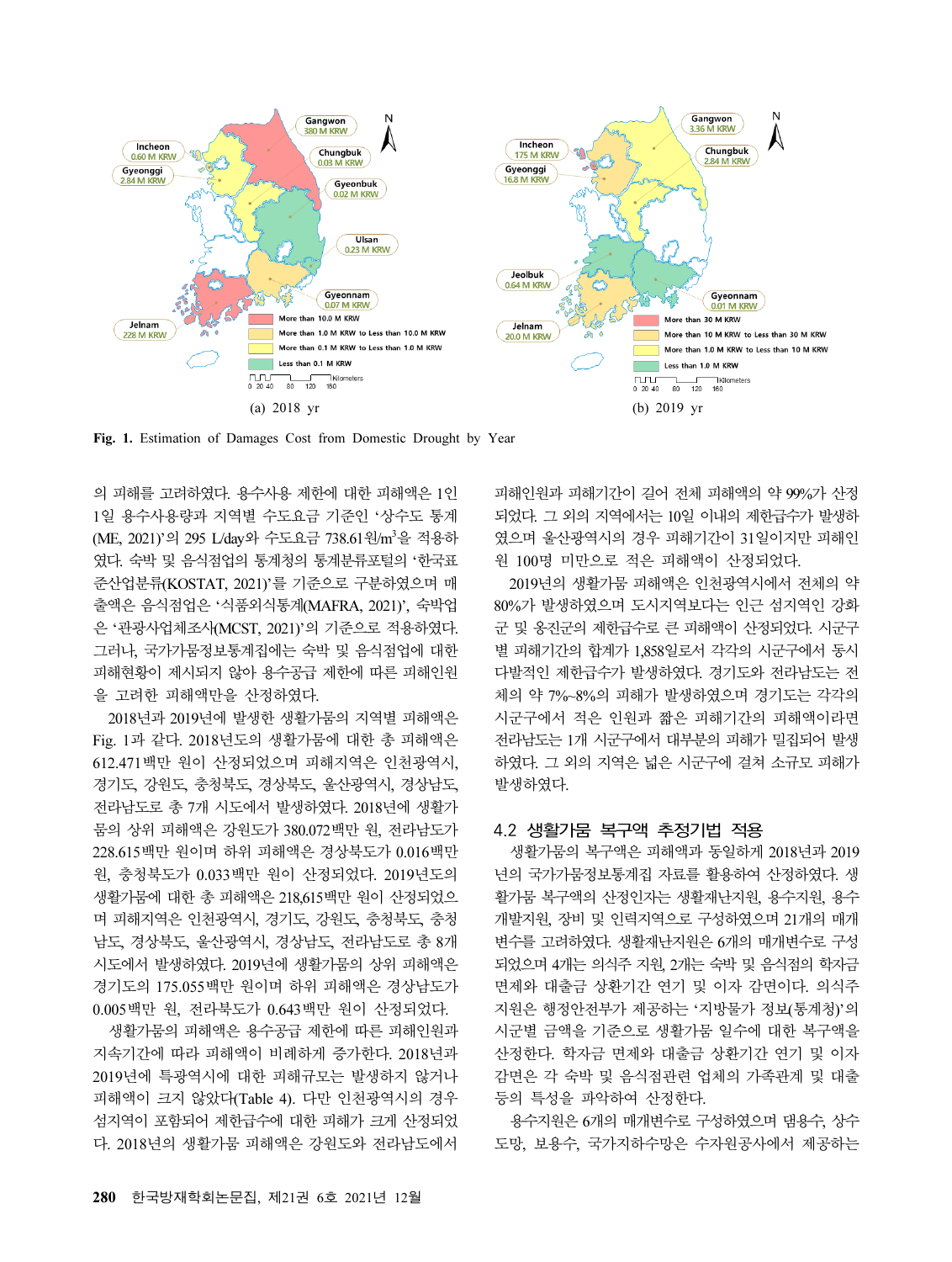|                   | 2018 yr          |                        |                        | 2019 yr          |                        |                        |
|-------------------|------------------|------------------------|------------------------|------------------|------------------------|------------------------|
| Region            | Damage<br>People | Damage Period<br>(Day) | Damage Cost<br>(M KRW) | Damage<br>People | Damage Period<br>(Day) | Damage Cost<br>(M KRW) |
| Seoul             | $\mathbf{0}$     | $\mathbf{0}$           | $\mathbf{0}$           | $\mathbf{0}$     | $\mathbf{0}$           | $\mathbf{0}$           |
| Busan             | $\mathbf{0}$     | $\mathbf{0}$           | $\boldsymbol{0}$       | $\mathbf{0}$     | $\mathbf{0}$           | $\mathbf{0}$           |
| Daegu             | $\theta$         | $\theta$               | $\mathbf{0}$           | $\Omega$         | $\Omega$               | $\mathbf{0}$           |
| Incheon           | 2,734            | 4                      | 0.596                  | 2,675            | 1,858                  | 175.055                |
| Gwangju           | $\theta$         | $\theta$               | $\mathbf{0}$           | $\theta$         | $\theta$               | $\mathbf{0}$           |
| Daejeon           | $\theta$         | $\theta$               | $\overline{0}$         | $\theta$         | $\theta$               | $\mathbf{0}$           |
| Ulsan             | 34               | 31                     | 0.230                  | $\theta$         | $\theta$               | $\mathbf{0}$           |
| Sejong-si         | $\theta$         | $\theta$               | $\theta$               | $\theta$         | $\Omega$               | $\theta$               |
| Gyeonggi-do       | 600              | 220                    | 2.842                  | 1,932            | 1,135                  | 16.760                 |
| Gangwon-do        | 85,510           | 216                    | 380.072                | 2,957            | 270                    | 3.357                  |
| Chungcheongbuk-do | 92               | 6                      | 0.033                  | 999              | 216                    | 2.837                  |
| Chungcheongnam-do | $\mathbf{0}$     | $\mathbf{0}$           | $\mathbf{0}$           | $\theta$         | 68                     | $\theta$               |
| Jeollabuk-do      | $\theta$         | $\theta$               | $\overline{0}$         | 1,206            | 18                     | 0.643                  |
| Jellanam-do       | 20,898           | 211                    | 228.615                | 1,573            | 136                    | 19.959                 |
| Gyeongsangbuk-do  | 73               | $\overline{4}$         | 0.016                  | $\Omega$         | $\theta$               | $\theta$               |
| Gyeongsangnam-do  | 875              | 3                      | 0.067                  | 24               |                        | 0.005                  |
| Jeju-do           | $\theta$         | $\theta$               | $\mathbf{0}$           | $\theta$         | $\theta$               | $\theta$               |
| Sum               | 110,816          | 695                    | 612.471                | 11,366           | 3,702                  | 218.616                |

Table 4. Estimation of Damages Cost from Domestic Drought by Regions

요금단가를 기준으로 산정하였다. 급수지원에서 물차는 전 국 물차연합회의 단가를 병물지원은 인터넷 가격을 적용한 다. 용수개발지원은 3개의 매개변수로 구성되었으며 관정, <sup>상</sup>⋅중수도 신설 및 증설, 해수담수화시설개발로서 지형<sup>특</sup> 성 및 공사특성에 따른 견적서를 기준으로 복구액을 산정한 다. 장비 및 인력지원은 6개의 매개변수로 구성되었으며 양수기, 착정기, 송수호수는 장비지원으로 공무원, 군인, 일반인은 인력지원으로 구성하였다. 양수기, 착정기, 송수호 수는 인터넷 가격 및 견적서를 기준으로 복구액을 산정한다. 인력지원의 공무원과 군인은 근무 외 수당으로 일반인은 공공근로 임금을 적용한다.

생활가뭄의 복구액 산정은 국가가뭄정보통계집에 제시 된 복구현황을 고려하여 4개의 산정인자 중 생활재난지원의 4개와 용수지원의 6개에 대한 총 10개의 매개변수를 고려하 여 산정하였다. 생활재난지원의 지역별 평균가격은 식대는 3식/1일로 23,500원, 목욕료는 1회/1일로 6,100원, 세탁료는 1회/1일로 6,900원, 식수는 2L/1일로 500원을 적용하였다. 용수지원은 수자원공사의 요금단가를 기준으로 댐용수는 52.7원/m<sup>3</sup>, 상수도망은 432.8원/m<sup>3</sup>, 보용수는 432.8원/m<sup>3</sup>, 지 하수는 85원/m<sup>3</sup> , 물차는 전국 물차연합회의 단가를 기준으로 5 m<sup>3</sup>이 50만 원, 15 m<sup>3</sup>이 60만 원, 병물은 0.5 L를 기준으로 150원을 적용하였다.

2018년과 2019년에 발생한 생활가뭄의 지역별 복구액은

Fig. 2와 같다. 2018년도의 생활가뭄 총 복구액은 5,994.555 백만 원이 산정되었으며 피해지역은 인천광역시, 경기도, 강원도, 충청북도, 충청남도, 경상북도, 울산광역시, 경상남 도, 전라남도로 총 9개 시도에서 발생하였다. 2018년도 생활 가뭄의 상위 피해액은 강원도가 3,199.597백만 원, 전라남도 가 2,384.364백만 원이며 하위 피해액은 충청남도가 0.450백 만 원, 울산광역시가 1.298백만 원이 산정되었다. 2019년도 의 생활가뭄 총 복구액은 4,882.024백만 원이 산정되었으며 피해지역은 인천광역시, 경기도, 강원도, 충청북도, 충청남 도, 경상남도, 전라북도, 전라남도로 총 8개 시도에서 발생하 였다. 2019년도 생활가뭄의 상위 피해액은 충청남도의 4,389.872백만 원이며 하위 피해액은 경상남도가 0.962백만 원이 산정되었다.

생활가뭄의 복구액은 생활재난지원과 용수공급에 지역 특성을 고려하여 산정된다(Table 5). 생활재난지원의 경우 제한급수에 따른 피해인원을 기준으로 산정되며 용수지원 은 지역적 특성에 따라 공급 가능한 용수가 다르게 산정된다. 2018년과 2019년에 발생한 생활가뭄 복구액은 피해액이 산정된 지역뿐만 아니라 가뭄발생 대응을 위한 용수지원 지역까지 포함하여 총 복구액을 산정하였다. 2018년의 생활 가뭄 복구액은 강원도와 전라남도에서 전체의 약 93%의 복구액이 산정되었으며 제한급수로 인한 피해인원이 많은 지역이다. 그 외 지역으로 인천광역시는 생활재난지원, 경기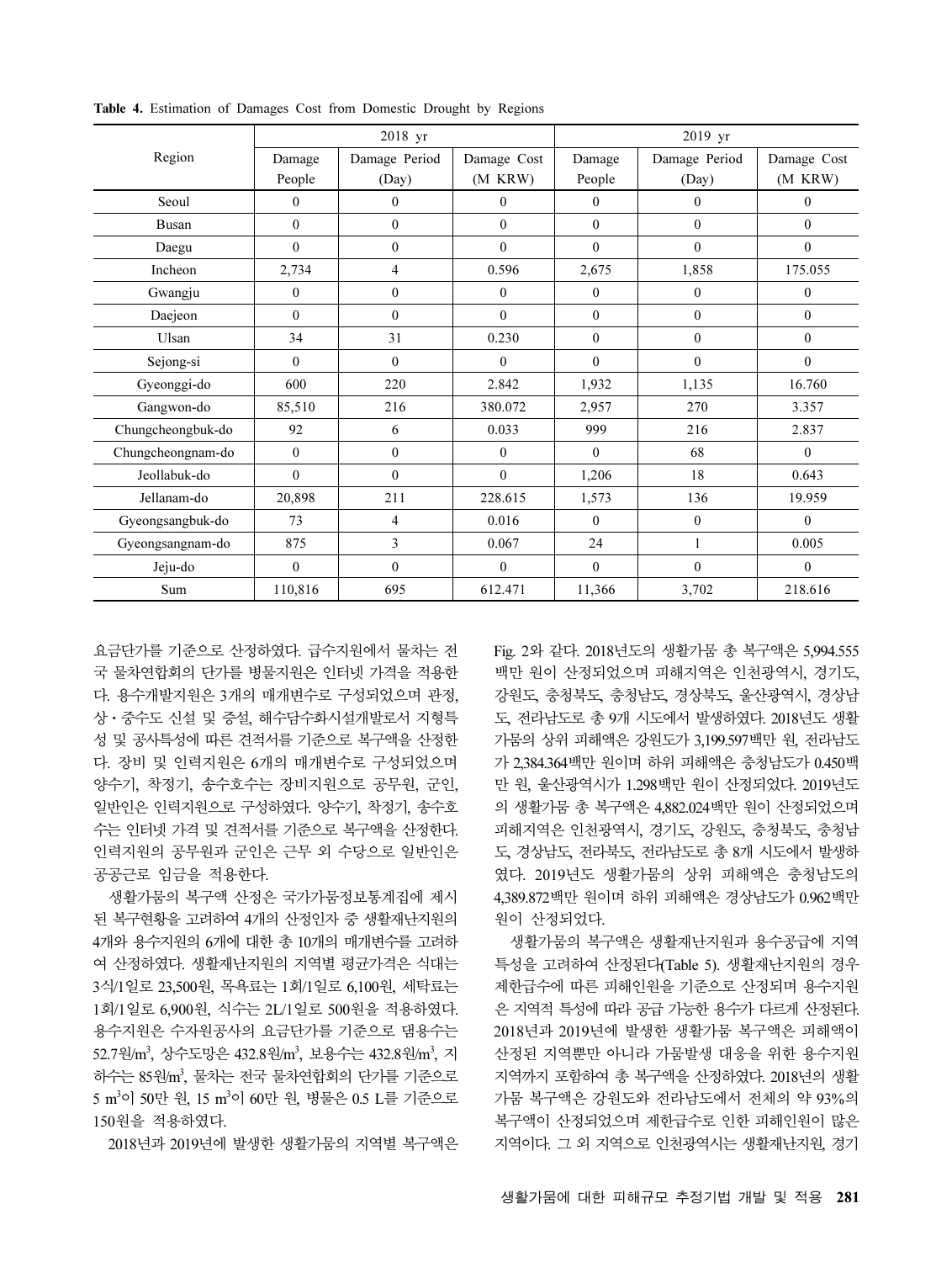

Fig. 2. Estimation of Recovery Cost from Domestic Drought by Year

|                   |               | 2018 yr          |                | 2019 yr       |              |              |
|-------------------|---------------|------------------|----------------|---------------|--------------|--------------|
| Region            | Life Disaster | Water            | Recover        | Life Disaster | Water        | Recover      |
|                   | Management    | Support          | Cost           | Management    | Support      | Cost         |
|                   | (M KRW)       | (M KRW)          | (M KRW)        | (M KRW)       | (M KRW)      | (M KRW)      |
| Seoul             | $\theta$      | $\theta$         | $\theta$       | $\Omega$      | $\Omega$     | $\Omega$     |
| <b>Busan</b>      | $\Omega$      | $\theta$         | $\Omega$       | $\Omega$      | $\theta$     | $\Omega$     |
| Daegu             | $\mathbf{0}$  | $\boldsymbol{0}$ | $\overline{0}$ | $\mathbf{0}$  | $\mathbf{0}$ | $\mathbf{0}$ |
| Incheon           | 103.125       | $\overline{0}$   | 103.125        | 103.158       | $\theta$     | 103.158      |
| Gwangju           | $\theta$      | $\overline{0}$   | $\theta$       | $\theta$      | $\theta$     | $\theta$     |
| Daejeon           | $\mathbf{0}$  | $\overline{0}$   | $\Omega$       | $\mathbf{0}$  | $\mathbf{0}$ | $\mathbf{0}$ |
| Ulsan             | 1.298         | $\theta$         | 1.298          | $\Omega$      | $\Omega$     | $\Omega$     |
| Sejong-si         | $\Omega$      | $\overline{0}$   | $\Omega$       | $\Omega$      | $\theta$     | $\Omega$     |
| Gyeonggi-do       | 27.108        | 180.180          | 207.288        | 70.864        | 70.000       | 140.864      |
| Gangwon-do        | 3,179.347     | 20.250           | 3.199.597      | 115.602       | 0.750        | 116.352      |
| Chungcheongbuk-do | 8.707         | $\Omega$         | 8.707          | 36.890        | $\Omega$     | 36.890       |
| Chungcheongnam-do | $\mathbf{0}$  | 0.450            | 0.450          | $\Omega$      | 4,389.872    | 4,389.872    |
| Jeollabuk-do      | $\mathbf{0}$  | $\boldsymbol{0}$ | $\theta$       | 45.477        | 0.300        | 45.777       |
| Jellanam-do       | 773.028       | 1,611.335        | 2,384.364      | 40.770        | 7.381        | 48.150       |
| Gyeongsangbuk-do  | 2.635         | 3.060            | 5.695          | $\Omega$      | $\Omega$     | $\Omega$     |
| Gyeongsangnam-do  | 31.841        | 52.190           | 84.031         | 0.881         | 0.081        | 0.962        |
| Jeju-do           | $\mathbf{0}$  | $\overline{0}$   | $\theta$       | $\Omega$      | $\Omega$     | $\theta$     |
| Sum               | 4,127.089     | 1,867.465        | 5,994.555      | 413.641       | 4,468.383    | 4.882.024    |

Table 5. Estimation of Recovery Cost from Domestic Drought by Regions

도는 용수지원, 경상남도는 생활재난지원과 용수지원이 복 합적인 지역으로 전체의 약 3% 미만의 복구액이 산정되었다. 2019년의 생활가뭄 복구액은 충청남도에서 전체 약 80% 의 피해가 발생하였으며 생활가뭄의 피해에 대한 피해인원 은 집계되지 않았지만 용수지원을 위한 복구가 수행된 지역 이다. 그 외에 인천광역시, 경기도, 강원도, 충청북도, 전차북

도, 전라남도에서 약 3% 미만의 복구액이 산정되었다. 인천 광역시, 강원도, 충청북도, 전라북도, 전라남도는 피해액과 동일한 지역으로 대부분의 복구액이 생활재난지원에서 산 정되었다. 경기도와 경산남도의 경우는 생활재난지원과 용 수지원이 1:1의 비율로 복구액이 산정되었다.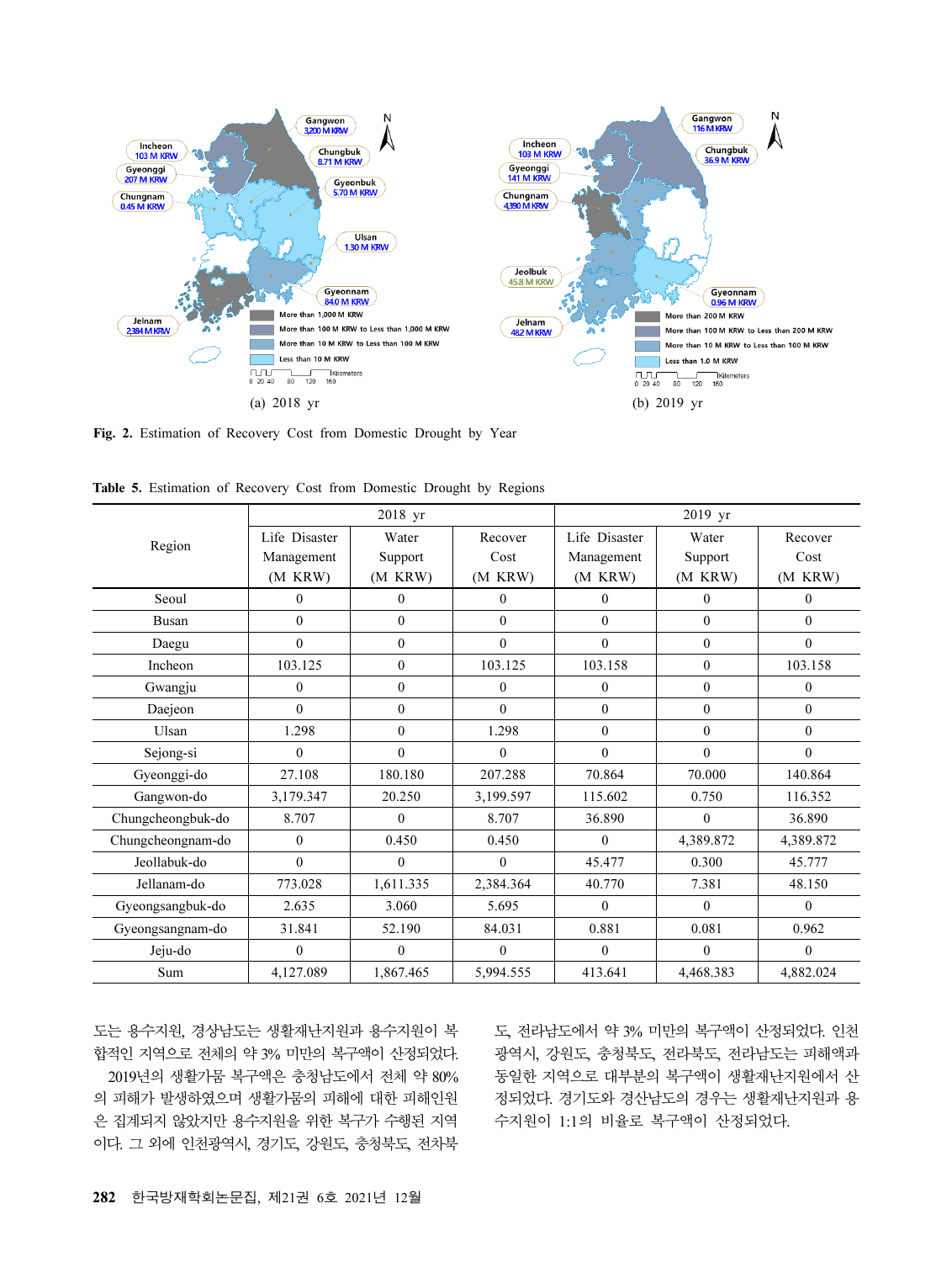본 연구에서는 생활가뭄에 대한 국내외의 선행연구와 부처별 규정 및 지침, 직간접 가뭄피해인자, 가뭄피해 통계자 료 등을 조사하여 피해액 및 복구액 산정식을 개발하였다. 생활가뭄 피해액은 2개의 산정인자와 7개의 매개변수, 복구 액은 4개의 산정인자와 21개의 매개변수로 구성하였다. 본 연구에서 제안한 피해규모 산정식의 매개변수는 현재의 가뭄정보 통계자료 및 가뭄피해 DB 자료와 모두 연계되어 있지 않다. 현재, 제한적인 조건에서의 피해액과 복구액이 산정되어야 하며 향후 매개변수의 피해정보가 모두 고려된 다면 과대평가될 우려도 있다. 그러나, 제한적인 조건에서도 향후 재난관리 기관에서 생활가뭄에 대한 정밀한 평가를 위한 방법론을 제안하고자 하였다.

과거에는 큰 가뭄피해 발생시 보고서를 작성하였으며 2010년 이후에는 이상기후보고서에서 일부 가뭄에 대한 피해현황이 제시되고 있다. 2020년부터 국내 가뭄피해에 대한 발생, 피해, 대응, 복구의 현황에 대하여 관계부처 합동 으로 국가가뭄정보통계집을 발간하고 있다. 현재 2020년 보고서는 2018년, 2021년 보고서는 2019년의 지역별 가뭄피 해에 대한 통계자료를 제공하고 있다. 따라서 본 연구에서는 2018년과 2019년의 국가 가뭄정보 통계자료를 이용하여 생활가뭄에 대한 피해액과 복구액을 산정하였다.

생활가뭄의 피해액 산정식은 제한급수에 대한 피해인원 과 숙박 및 음식점을 산정하였다. 가뭄통계자료에는 지역별 제한급수 시간과 피해인원이 제시되어 제한급수 시간을 고려한 피해인원에 대한 피해액을 산정하였다. 생활가뭄의 피해액은 2018년 총 612.471백만 원, 2019년은 총 218.616백 만 원이 산정되었다. 2018년도는 강원도와 전라남도에서 비도시지역 대부분에서 피해가 발생하였다면 2019년에는 인천광역시의 도시외곽지역 및 섬지역에서 제한급수에 대 한 대부분의 피해가 발생하였다.

생활가뭄의 복구액 산정식은 제한급수로 인한 피해인원 을 고려한 생활재난지원, 용수공급을 위한 용수지원과 용수 개발지원 그리고 복구를 위한 장비 및 인력지원을 산정하였 다. 가뭄통계자료에는 피해인원과 용수공급의 종류가 제시 되어 본 연구에서는 4개 인자 중 생활재난지원과 용수지원에 대하여 복구액을 산정하였다. 생활가뭄의 복구액은 2018년 은 총 5,994.555백만 원, 2019년은 총 4,882.024백만 원으로 피해액 대비 2018년은 약 10배, 2019년은 약 20배가 산정되 었다. 생활가뭄의 복구액은 피해인원이 발생하지 않은 지역 도 재해저감을 위한 용수지원의 피해현황을 산정하여 피해 액과 복구액의 대상지역이 모두 중복되지는 않는다.

2018년에는 강원도와 전라남도가 피해액과 동일하게 복 구액도 높게 산정되었으나 강원도는 생활재난지원이 전라 남도는 용수지원이 복구액의 대부분을 차지하였다. 2019년 에는 충청남도에서 대부분의 복구액이 산정되었으며 모든 복구액이 용수지원에 대한 금액으로서 피해인원에 대한 영향은 반영되지 않았다. 2018년과 2019년의 생활가뭄에 대한 피해액과 복구액을 산정하였으나 한정적인 가뭄피해 의 통계자료를 적용하여 모든 산정인자를 고려하지 못하는 한계점이 있었다. 그러나, 개발된 산정식은 우리나라의 부처 별 통계자료에서 확보가 가능한 자료이며 관계부처 합동으 로 다양한 산정인자에 대한 매개변수를 제공한다면 산정식 의 정밀도 및 활용도는 향상될 것으로 예상된다.

# 감사의 글

본 연구는 행정안전부 극한재난대응기반기술개발사업의 연구비 지원(2019-MOIS31-010)에 의해 수행되었습니다.

## **References**

- Aldunce, P., Araya, D., Sapiains, R., Ramos, I., Lillo, G., Urquiza, A., and Garreaud, R. (2017). Local perception of drought impacts in a changing climate: The mega-drought in Central Chile. Sustainability, Vol. 9, No. 11, 2053.
- Ding, Y., Hayes, M.J., and Widhalm, M. (2008). Measuring economic impacts of drought: A review and discussion. National Drought Mitigation, pp. 8-11.
- Garreaud, R.D., Alvarez-Garreton, C., Barichivich, J., Boisier, J.P., Christie, D., Galleguillos, M., et al. (2017). The 2010-2015 megadrought in Central Chile: Impacts on regional hydroclimate and vegetation. Hydrol Earth Syst Sci, Vol. 21, No. 12, pp. 6307-6327.
- González, M.E., Gómez-González, S., Lara, A., Garreaud, R., and Díaz-Hormazábal, I. (2018). The 2010-2015 megadrought and its influence on the fire regime in central and south Central Chile. Ecosphere, Vol. 9, No. 8, pp. 1-17.
- Korea Institute of Civil Engineering and Building Technology (KICT). (1995). Record drought research report.
- Korea Rural Economic Institute (KREI). (2016). A study on the measurement of agricultural damages cost due to drought.
- Ministry of Agriculture, Food and Rural Affairs (MAFRA). (2021). Food & Food Service Statistics (Domestic Edition).
- Ministry of Construction and Transportation (MCT). (2002). 2001 record drought research report.

Ministry of Culture, Sports and Tourism (MCST). (2021). The Census Basic Characteristics of Tourism Establishments.

Ministry of Environment (ME). (2021). Statistics of Waterworks.